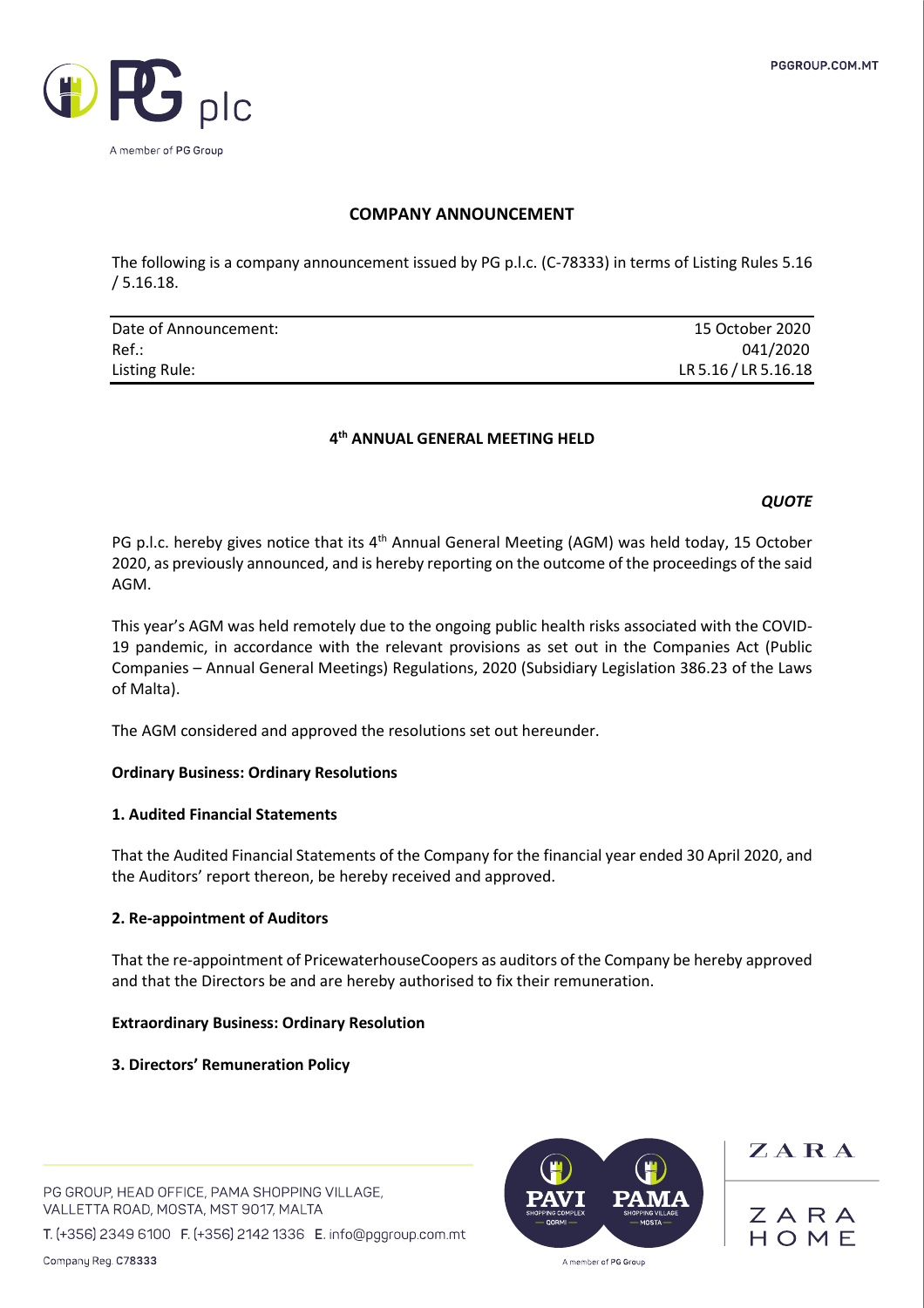

That the Directors' Remuneration Policy of the Company, in the form as enclosed and explained in the Shareholders' Circular dated 22 September 2020 and circulated together with the notice convening this meeting, be and is hereby approved.

## **Extraordinary Business: Extraordinary Resolution**

## **4. Amendments to the Company's Memorandum and Articles of Association**

That the current Memorandum and Articles of Association of the Company be and are hereby abrogated and replaced by the new Memorandum and Articles of Association (a copy of which was made available to shareholders at the registered office of the Company and on the Company's website since the dispatch of the notice convening this meeting), amended as explained in the Shareholders' Circular dated 22 September 2020 and circulated together with the notice convening this meeting.

## **Other Matters**

In terms of article 17.2 of the Company's present Articles of Association, two members of the Board of Directors of the Company (other than the CEO) are to retire from office at the present AGM. The two Directors in question are Mr Gianluca Borg and Mr John Zarb (the "Retiring Directors"). In terms of the Articles of Association, the Retiring Directors are eligible for re-appointment, and the Retiring Directors have each offered themselves for re-election. In view of the fact that: (i) other than the Retiring Directors, the Company received no recommendations and nominations for the appointment of directors at this AGM in accordance with the provisions of article 14.2.1 and article 14.2.2 of the Company's Articles of Association; and (ii) the number of Approved Candidates (as defined in the Company's Articles of Association) is equal to the number of vacancies on the Board of Directors, then pursuant to article 14.4 of the Company's Articles of Association, no election of directors shall take place, and the Retiring Directors shall take office as Directors together with the remaining Directors presently sitting on the Board of Directors. Accordingly, no resolution relative to the appointment of directors is required at this AGM, and the Board of Directors is fully constituted pursuant to the Articles of Association of the Company

## *Report of the AGM and Questions*

A copy of the report of the AGM that shall include replies to questions received from shareholders in advance of the said AGM will be made available under the Investors' section on the Company's website [\(www.pggroup.com.mt\)](http://www.pggroup.com.mt/) within 48 hours of the termination of the AGM.

*UNQUOTE*

PG GROUP, HEAD OFFICE, PAMA SHOPPING VILLAGE, VALLETTA ROAD, MOSTA, MST 9017, MALTA

T. (+356) 2349 6100 F. (+356) 2142 1336 E. info@pggroup.com.mt

Company Reg. C78333



 $\mathbf{Z} \mathbf{A} \mathbf{R} \mathbf{A}$